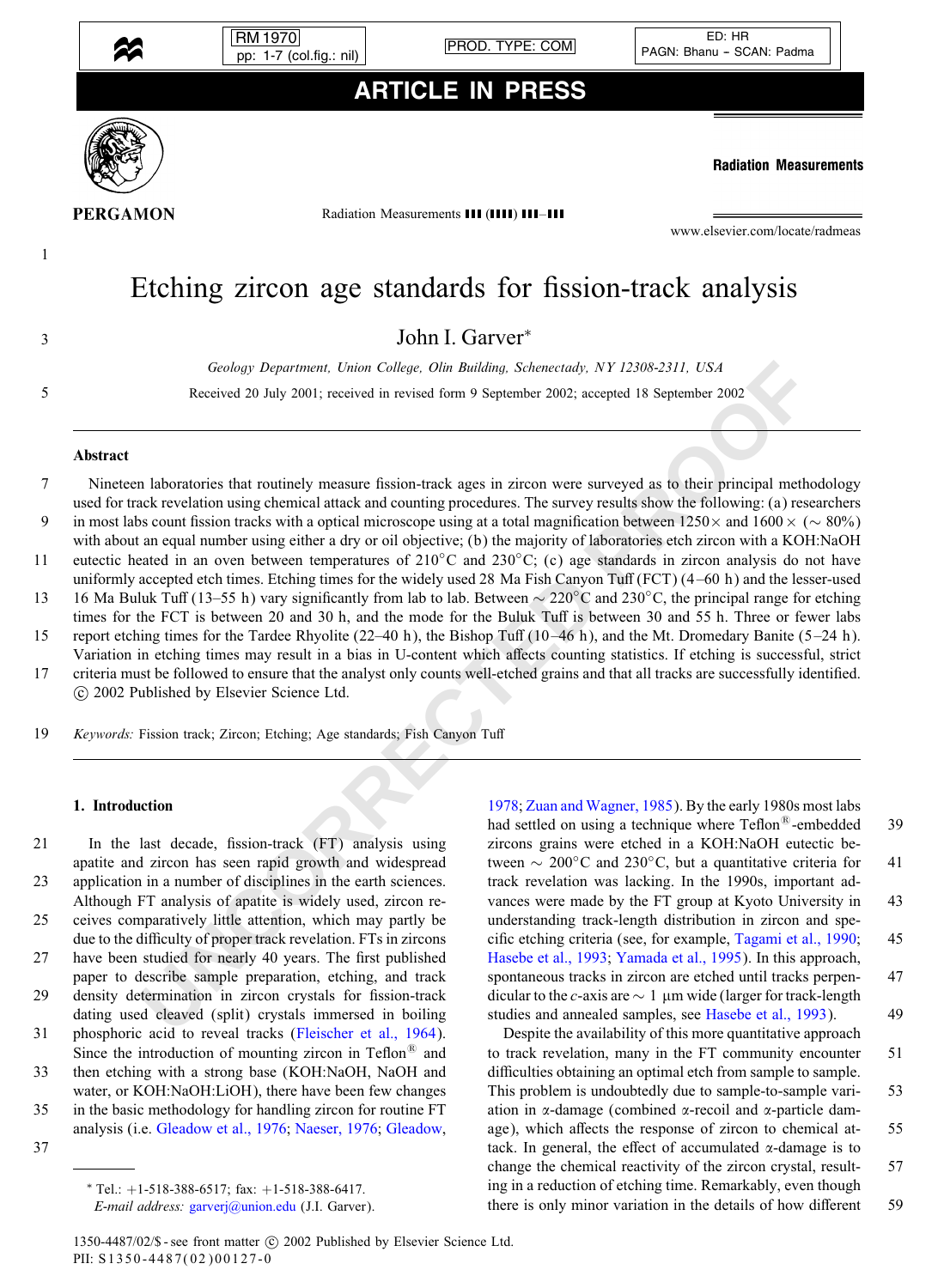1 laboratories operate, there is a wide variation in the reported etching times for age standards. The implications for such

3 lab-to-lab variation are important: either the system is suited to a wide range in etching condition, or the basic calibra-

5 tion of the zircon FT method is suspect. Ideally, with more uniformity between labs, the FT community may be able to 7 measure consistent, meaningful data from zircon.

As a starting point, a number of laboratories that routinely 9 analyze zircon by the FT method by the external detector method were surveyed as to their methodology. This paper

11 summarizes the results of this poll, concluded byearly2000,

and presents interpretations of these data. Finally, some rec-13 ommendations are made for emerging labs so that theycan benefit from the collective experience of the FT community.

#### 2. Survey

is interpetations of these data, Firally, some recessors and properties and the present of the content of the collective experience of the FT community dents as a range, some with an ecting experience of the FT community Thirty labs were contacted between November 1999 and 17 January 2000. About 19 responses had sufficient information to be included in the tabulated survey(Table 1). Note 19 that these 19 responses represent the majorityof labs that routinely date zircon by the FT method (Table 1, Fig. 1). 21 The survey questions focussed on the main factors that may vary between labs: (a) magnification and objective used for 23 counting tracks; (b) the specific methodology used for etching zircon grains in Teflon $\mathbb{B}$  mounts; and (c) etching times 25 and conditions from zircon age standards. For counting FT densities, the questions included total magnification and ob-27 jective type (oil or dry). For etching, important variables include the composition of the etchant, etching temperature, 29 etchant vessel, and heat source. The etching times for typical standards used for zeta calibration included the Fish Canyon 31 Tuff (FCT)  $(27.9 \pm 0.5 \text{ Ma})$ , Buluk Tuff  $(16.4 \pm 0.2 \text{ Ma})$ , Bishop Tuff (0.74  $\pm$  0.03 Ma), Tardee Rhyolite (58.7  $\pm$ 33 1.1 Ma), and the Mt. Dromedary Banatite (98.7  $\pm$  0.6 Ma)

(see [Wagner and Van den haute, 1992;](#page-6-0) Hurford, 1998a, b). 35 For a point of comparison, similar data were summarized

- from published papers that appeared in print between 1983 37 and 1999 (Table 2). Manypapers are not listed in this tab-
- ulation ( $> 60\%$ ) because they lacked sufficient information 39 about the details of their methodology.

### 3. Results

#### 41 *3.1. Etchant composition*

Most researchers use molten KOH:NaOH for zircon etch-43 ing. Although all responding labs did not indicate the "eutectic composition", it would appear that most use the general 45 formula laid out in [Gleadow et al. \(1976\)](#page-6-0) and subsequent publications (i.e. 11:5 g KOH mixed with 8 g NaOH). Note, 47 however, that the KOH:NaOH etchant mixed at a ratio of 7:5 or, alternately, mixed at a ratio of 1:1, do not seem to 49 yield appreciable difference in reported etching times (cf.

Lab 17 and 6 to others in Table [1\)](#page-2-0). However, it seems apparent that a KOH:NaOH:LiOH (14:6:1) etchant dramatically 51 increases etching efficiency and allows for much lower etching temperatures given similar etching times (tens of hours 53 at ca.  $200^{\circ}$ C).

## *3.2. Etching standards* 55

Manylabs appear to have a prescribed procedure for etching standards (i.e. temperature and time are predetermined). 57 A key aspect of differences from lab to lab is illustrated in a comparison between temperature and time for each stan- 59 dard. In most cases, etching times were given by respondents as a range, some with an etching-time variation of  $\sim$  61 10–30%. In these cases, a midpoint was taken to simplify comparison (Table 1, Fig. 1). In general, zircon etching is 63 done between 210◦C and 230◦C with the largest number of labs etching between 220°C and 230°C ( $\sim$  60%). As would 65 be expected, zircon standards with greater total  $\alpha$ -damage (generally those which are older) require shorter etch times 67 (see Hasebe et al., 1993). Some labs report that etching of unknowns and standards proceeds in a stepwise fashion un- 69 til the sample is well etched: in these cases, the grain mount is etched for increments of time (ca.  $1-10$  h). After each 71 etching increment, the Teflon $\mathbb{B}$  mount is removed from the oven, rinsed, and track quality is visually assessed.  $73$ 

### 3.2.1. Fish Canyon Tuff

The FCT is the most widely used age standard in the FT 75 analysis of zircon, and for manylabs it is the onlyage standard used. Several important aspects of etching times for the 77 FCT are worth noting. First, if all the data are considered, there is no clear relationship between etching time and tem- 79 perature. However, for etching times greater than  $\sim 20$  h, it would appear that there is a negative correlation between 81 temperature and etching time, as would be expected for the etching response for ceramic material: longer etching times 83 are required at lower etching temperatures (i.e. Gleadow et al., 1972). At shorter etching times, however, the data are 85 quite scattered, which could be due to incomplete etching or inadvertent pre-selection of high-uranium, well-etched 87 grains (discussed below). Two labs with dramatically different etching times supplied counting data (FCT) which are 89 introduced and discussed in the "Interpretation" section below (denoted Lab  $#1$  and Lab  $#2$  in Table 1, Figs. 1 and [2\)](#page-4-0). 91

#### *3.2.2. Other standards*

Data for other standards are sparse, and it seems clear 93 that the FCT is the only routinely used age standard in the FT analysis of zircon. The few data that do exist give a 95 limited view of the etching characteristics of other age standards. Several observations of the Buluk Tuff Member of 97 the Bakata Formation suggest a weak negative correlation between etching time and etching temperature (similar to 99 the FCT above). These data do suggest that there is a fairly predictable etching response (see Fig. [1\)](#page-3-0).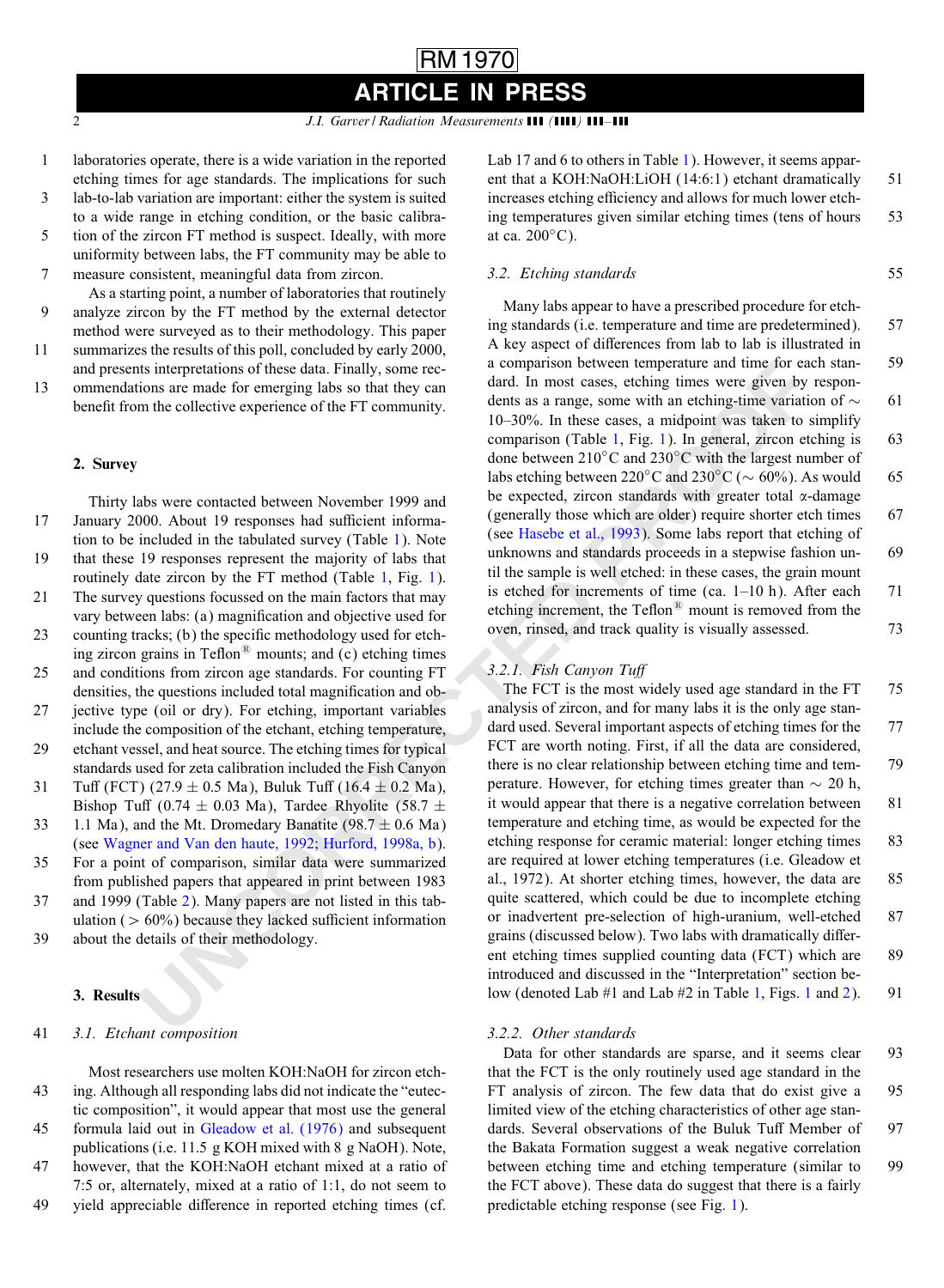## RM 1970 **PRESS**

#### *J.I. Garver* / Radiation Measurements **111 (1111) 111-111**

#### <span id="page-2-0"></span>Table 1

Etching conditions and counting parameters for zircon in different FT labs

| Lab                                                                                                                                                                                                                                                                                                                                                                   | Mag.                                                                                                                                                                                     | Obj. | Etchant                                                                                                                                                                                                                                                                                                                                                                                                                                                                                                                                                                                                                                                                                                                                                                                                                                                           | Heat source           | Vessel                                                                                                                                                                                                                                                                                                                                                                                                                                 | Temp.                                                       | FCT                      | <b>BLK</b>               | TR                            | ВT                       | MtD          |
|-----------------------------------------------------------------------------------------------------------------------------------------------------------------------------------------------------------------------------------------------------------------------------------------------------------------------------------------------------------------------|------------------------------------------------------------------------------------------------------------------------------------------------------------------------------------------|------|-------------------------------------------------------------------------------------------------------------------------------------------------------------------------------------------------------------------------------------------------------------------------------------------------------------------------------------------------------------------------------------------------------------------------------------------------------------------------------------------------------------------------------------------------------------------------------------------------------------------------------------------------------------------------------------------------------------------------------------------------------------------------------------------------------------------------------------------------------------------|-----------------------|----------------------------------------------------------------------------------------------------------------------------------------------------------------------------------------------------------------------------------------------------------------------------------------------------------------------------------------------------------------------------------------------------------------------------------------|-------------------------------------------------------------|--------------------------|--------------------------|-------------------------------|--------------------------|--------------|
|                                                                                                                                                                                                                                                                                                                                                                       |                                                                                                                                                                                          |      | Labs using microscopes with dry objectives                                                                                                                                                                                                                                                                                                                                                                                                                                                                                                                                                                                                                                                                                                                                                                                                                        |                       |                                                                                                                                                                                                                                                                                                                                                                                                                                        |                                                             |                          |                          |                               |                          |              |
| 02                                                                                                                                                                                                                                                                                                                                                                    | $1250\times$                                                                                                                                                                             | Dry  | KOH:NaOH                                                                                                                                                                                                                                                                                                                                                                                                                                                                                                                                                                                                                                                                                                                                                                                                                                                          | Hotplate              | Teflon                                                                                                                                                                                                                                                                                                                                                                                                                                 | 228                                                         | 26 <sup>a</sup>          | 30 <sup>a</sup>          |                               |                          |              |
| 03                                                                                                                                                                                                                                                                                                                                                                    | $1600\times$                                                                                                                                                                             | Dry  | KOH:NaOH:LiOH <sup>b</sup>                                                                                                                                                                                                                                                                                                                                                                                                                                                                                                                                                                                                                                                                                                                                                                                                                                        | Hotplate              | Ceramic                                                                                                                                                                                                                                                                                                                                                                                                                                | 207 <sup>a</sup>                                            | te                       | $\overline{\phantom{0}}$ | $\overline{\phantom{0}}$      | $\overline{\phantom{0}}$ |              |
| 05a                                                                                                                                                                                                                                                                                                                                                                   | $1500\times$                                                                                                                                                                             | Dry  | KOH:NaOH                                                                                                                                                                                                                                                                                                                                                                                                                                                                                                                                                                                                                                                                                                                                                                                                                                                          | Oven                  | Teflon                                                                                                                                                                                                                                                                                                                                                                                                                                 | $240^{a,c}$                                                 | 33 <sup>a</sup>          | 43 <sup>a</sup>          | $\overline{\phantom{0}}$      |                          |              |
| 05b <sup>d</sup>                                                                                                                                                                                                                                                                                                                                                      | $3000\times$                                                                                                                                                                             | Dry  | KOH:NaOH                                                                                                                                                                                                                                                                                                                                                                                                                                                                                                                                                                                                                                                                                                                                                                                                                                                          | Oven                  | Teflon                                                                                                                                                                                                                                                                                                                                                                                                                                 | 227                                                         | $\overline{\phantom{0}}$ |                          | $\overline{\phantom{0}}$      |                          |              |
| 06                                                                                                                                                                                                                                                                                                                                                                    | $1250\times$                                                                                                                                                                             | Dry  | KOH:NaOH <sup>e</sup>                                                                                                                                                                                                                                                                                                                                                                                                                                                                                                                                                                                                                                                                                                                                                                                                                                             | bath                  | Teflon                                                                                                                                                                                                                                                                                                                                                                                                                                 | 225                                                         | 23                       |                          |                               |                          |              |
| 07                                                                                                                                                                                                                                                                                                                                                                    | $1600\times$                                                                                                                                                                             | Dry  | KOH:NaOH                                                                                                                                                                                                                                                                                                                                                                                                                                                                                                                                                                                                                                                                                                                                                                                                                                                          | Oven                  | Teflon                                                                                                                                                                                                                                                                                                                                                                                                                                 | 221                                                         | 47                       |                          | $\overline{\phantom{0}}$      |                          |              |
| 08                                                                                                                                                                                                                                                                                                                                                                    | $1250\times$                                                                                                                                                                             | Dry  | KOH:NaOH                                                                                                                                                                                                                                                                                                                                                                                                                                                                                                                                                                                                                                                                                                                                                                                                                                                          | Oven                  | Teflon                                                                                                                                                                                                                                                                                                                                                                                                                                 | 210                                                         | 13 <sup>a</sup>          |                          |                               |                          |              |
| 13                                                                                                                                                                                                                                                                                                                                                                    | $1562\times$                                                                                                                                                                             | Dry  | KOH:NaOH                                                                                                                                                                                                                                                                                                                                                                                                                                                                                                                                                                                                                                                                                                                                                                                                                                                          | Hotplate              | Teflon                                                                                                                                                                                                                                                                                                                                                                                                                                 | 210                                                         | 60                       |                          |                               |                          |              |
| 14a                                                                                                                                                                                                                                                                                                                                                                   | $2000\times$                                                                                                                                                                             | Dry  | KOH:NaOH:LiOH                                                                                                                                                                                                                                                                                                                                                                                                                                                                                                                                                                                                                                                                                                                                                                                                                                                     | Oven                  | Teflon                                                                                                                                                                                                                                                                                                                                                                                                                                 | 200                                                         | 40                       | $\overline{\phantom{0}}$ |                               | D.                       |              |
| 14b <sup>d</sup>                                                                                                                                                                                                                                                                                                                                                      | $2000\times$                                                                                                                                                                             | Dry  | KOH:NaOH                                                                                                                                                                                                                                                                                                                                                                                                                                                                                                                                                                                                                                                                                                                                                                                                                                                          | Oven                  | Teflon                                                                                                                                                                                                                                                                                                                                                                                                                                 | 220                                                         | $\overline{\phantom{0}}$ | $\overline{\phantom{0}}$ |                               |                          |              |
| 15                                                                                                                                                                                                                                                                                                                                                                    | $1250\times$                                                                                                                                                                             | Dry  | KOH:NaOH                                                                                                                                                                                                                                                                                                                                                                                                                                                                                                                                                                                                                                                                                                                                                                                                                                                          | Oven                  | Teflon                                                                                                                                                                                                                                                                                                                                                                                                                                 | 230                                                         | 30                       |                          |                               |                          |              |
| 17                                                                                                                                                                                                                                                                                                                                                                    | $1000\times$                                                                                                                                                                             | Dry  | KOH:NaOH <sup>e</sup>                                                                                                                                                                                                                                                                                                                                                                                                                                                                                                                                                                                                                                                                                                                                                                                                                                             | Hotplate <sup>f</sup> | Teflon                                                                                                                                                                                                                                                                                                                                                                                                                                 | 225                                                         | 25                       | 50                       | 22                            | $\overline{\phantom{0}}$ | $8\,$        |
| 18                                                                                                                                                                                                                                                                                                                                                                    | $1600\times$                                                                                                                                                                             | Dry  | KOH:NaOH                                                                                                                                                                                                                                                                                                                                                                                                                                                                                                                                                                                                                                                                                                                                                                                                                                                          | Ov/hp                 | Platinum                                                                                                                                                                                                                                                                                                                                                                                                                               | $210^{a,g}$                                                 |                          |                          |                               |                          |              |
|                                                                                                                                                                                                                                                                                                                                                                       |                                                                                                                                                                                          |      | Labs using microscopes with oil objectives                                                                                                                                                                                                                                                                                                                                                                                                                                                                                                                                                                                                                                                                                                                                                                                                                        |                       |                                                                                                                                                                                                                                                                                                                                                                                                                                        |                                                             |                          |                          |                               |                          |              |
| 04                                                                                                                                                                                                                                                                                                                                                                    | $1000\times$                                                                                                                                                                             | Oil  | KOH:NaOH <sup>h</sup>                                                                                                                                                                                                                                                                                                                                                                                                                                                                                                                                                                                                                                                                                                                                                                                                                                             | Ov/hp                 | Teflon                                                                                                                                                                                                                                                                                                                                                                                                                                 | 233 <sup>a</sup>                                            | 21                       |                          |                               |                          |              |
| 09                                                                                                                                                                                                                                                                                                                                                                    | $1000\times$                                                                                                                                                                             | Oil  | KOH:NaOH                                                                                                                                                                                                                                                                                                                                                                                                                                                                                                                                                                                                                                                                                                                                                                                                                                                          | Oven                  | Teflon                                                                                                                                                                                                                                                                                                                                                                                                                                 | 205                                                         |                          |                          |                               |                          |              |
| 10                                                                                                                                                                                                                                                                                                                                                                    | $1600\times$                                                                                                                                                                             | Oil  | KOH:NaOH                                                                                                                                                                                                                                                                                                                                                                                                                                                                                                                                                                                                                                                                                                                                                                                                                                                          | Hotplate              | Teflon                                                                                                                                                                                                                                                                                                                                                                                                                                 | 225                                                         | 28 <sup>a</sup>          | 39 <sup>a</sup>          | 28 <sup>a</sup>               | 46 <sup>a</sup>          | $24^{\rm a}$ |
| 11                                                                                                                                                                                                                                                                                                                                                                    | $1250\times$                                                                                                                                                                             | Oil  | KOH:NaOH                                                                                                                                                                                                                                                                                                                                                                                                                                                                                                                                                                                                                                                                                                                                                                                                                                                          | Oven                  | Teflon                                                                                                                                                                                                                                                                                                                                                                                                                                 | 214                                                         | 53 <sup>a</sup>          | $55^{\rm a}$             | 40 <sup>a</sup>               |                          |              |
| 12                                                                                                                                                                                                                                                                                                                                                                    | $1500\times$                                                                                                                                                                             | Oil  | KOH:NaOH                                                                                                                                                                                                                                                                                                                                                                                                                                                                                                                                                                                                                                                                                                                                                                                                                                                          | Oven                  | Teflon                                                                                                                                                                                                                                                                                                                                                                                                                                 | 230                                                         | 22                       |                          |                               |                          |              |
| 01                                                                                                                                                                                                                                                                                                                                                                    | $1250\times$                                                                                                                                                                             | Oil  | KOH:NaOH                                                                                                                                                                                                                                                                                                                                                                                                                                                                                                                                                                                                                                                                                                                                                                                                                                                          | Oven                  | Teflon                                                                                                                                                                                                                                                                                                                                                                                                                                 | 220                                                         | 4                        | $\overline{\phantom{0}}$ | $\overbrace{\phantom{12332}}$ |                          |              |
| 16                                                                                                                                                                                                                                                                                                                                                                    | $2000\times$                                                                                                                                                                             | Oil  | KOH:NaOH                                                                                                                                                                                                                                                                                                                                                                                                                                                                                                                                                                                                                                                                                                                                                                                                                                                          | Hotplate              | Teflon                                                                                                                                                                                                                                                                                                                                                                                                                                 | 220                                                         |                          | $\overline{\phantom{0}}$ | $\overline{\phantom{0}}$      | -                        |              |
| 18                                                                                                                                                                                                                                                                                                                                                                    | $1563\times$                                                                                                                                                                             | Oil  | KOH:NaOH                                                                                                                                                                                                                                                                                                                                                                                                                                                                                                                                                                                                                                                                                                                                                                                                                                                          | Oven                  | Platinum                                                                                                                                                                                                                                                                                                                                                                                                                               | 230                                                         | 30                       |                          |                               |                          |              |
| 19                                                                                                                                                                                                                                                                                                                                                                    | $1250\times$                                                                                                                                                                             | Oil  | KOH:NaOH                                                                                                                                                                                                                                                                                                                                                                                                                                                                                                                                                                                                                                                                                                                                                                                                                                                          | Hotplate              | Platinum                                                                                                                                                                                                                                                                                                                                                                                                                               | 215                                                         | 11                       | 13                       |                               | 10                       | 5            |
|                                                                                                                                                                                                                                                                                                                                                                       | by some heat source.<br><sup>a</sup> Midpoint of range shown.<br><sup>b</sup> Etchant ratio of 14:6:1.<br><sup>d</sup> Alternate methodology used.<br><sup>e</sup> Etchant ratio of 1:1. |      | Note: te, till etched; FCT, Fish Canyon Tuff; BLK, Buluk Tuff; TR, Tardee Rhyolite; BT, Bishop Tuff; MtD, Mt. Dromedary Banatite.<br>"Mag." refers to total magnification including objective, tube factor, and eyepiece. "Obj." refers to the type of objective used. "Temp." is<br>in $\rm{^{\circ}C}$ . Routinely, the etchant is placed in a container (Teflon <sup>®</sup> , ceramic, or platinum) and that container is held at a constant temperature<br><sup>c</sup> Low temperature (225 <sup>o</sup> C for high track density samples, but higher temperatures ( $\sim$ 250 <sup>o</sup> C) for samples with a low track density).<br><sup>f</sup> Modified to reduce heat transfer from Teflon dish.<br><sup>g</sup> High track density samples etched at 205°C, others at 210-215°C.<br><sup>h</sup> Etchant ratio of 10:7.2 (all others not stated). |                       |                                                                                                                                                                                                                                                                                                                                                                                                                                        |                                                             |                          |                          |                               |                          |              |
| 3.3. Special etching techniques<br>Several labs report using alternate methodologies for etch-<br>ing either: (a) old high-density zircon ( $> 107$ tracks/cm <sup>2</sup> );<br>or (b) young samples with little radiation damage and few<br>FTs. For old grains, these techniques include giving the<br>samples a shorter etching time or reducing the etching tem- |                                                                                                                                                                                          |      |                                                                                                                                                                                                                                                                                                                                                                                                                                                                                                                                                                                                                                                                                                                                                                                                                                                                   |                       | striking finding is that reported etching times for the FCT<br>vary between 4 and 60 h. In part, this wide variation reflects<br>an acceptable variation in etching response for zircon with<br>α-damage, and it is reassuring to see that the system has a<br>wide response. In detail, however, it would be even more<br>reassuring if the conditions were more consistent between<br>labs to facilitate interlaboratory comparison. |                                                             |                          |                          |                               |                          |              |
|                                                                                                                                                                                                                                                                                                                                                                       |                                                                                                                                                                                          |      | perature. Alternately, high densities on zircons etched by a                                                                                                                                                                                                                                                                                                                                                                                                                                                                                                                                                                                                                                                                                                                                                                                                      |                       |                                                                                                                                                                                                                                                                                                                                                                                                                                        | Thous are correctly possible evaluations for the electrical |                          |                          |                               |                          |              |

#### 1 *3.3. Special etching techniques*

Several labs report using alternate methodologies for etch-3 ing either: (a) old high-density zircon ( $> 10^7$  tracks/cm<sup>2</sup>); or (b) young samples with little radiation damage and few

5 FTs. For old grains, these techniques include giving the samples a shorter etching time or reducing the etching tem-7 perature. Alternately, high densities on zircons etched by a

standard methodology are counted at a higher magnification 9 (∼ 1600–3000×). Young samples are etched at higher tem-

peratures ( $> 230°C$ , as high as  $250°C$ ) or are etched for longer times (generally ca. 40-100 h). 11

### 4. Interpretation

13 The results from the FCT are amenable to analysis because it is so widely used, it has a known cooling age. A striking finding is that reported etching times for the FCT 15 vary between 4 and 60 h. In part, this wide variation reflects an acceptable variation in etching response for zircon with 17 --damage, and it is reassuring to see that the system has a wide response. In detail, however, it would be even more 19 reassuring if the conditions were more consistent between labs to facilitate interlaboratory comparison. 21

There are several possible explanations for the observed variation in reported etch times for the FCT:  $(i)$  different labs 23 count under-etched, well-etched, or over-etched standards;  $(ii)$  some unrecognized variable affects etching response be-  $25$ tween different labs; (iii) natural variation in the uranium content of zircon grains of the FCT allow for a wide range of 27 etching conditions; and (iv) temperature plays a crucial role in the etching response. To address the first explanation, a 29 comparison of mean track size (or etch pit size) would have to be made between labs. As such, this idea is difficult to 31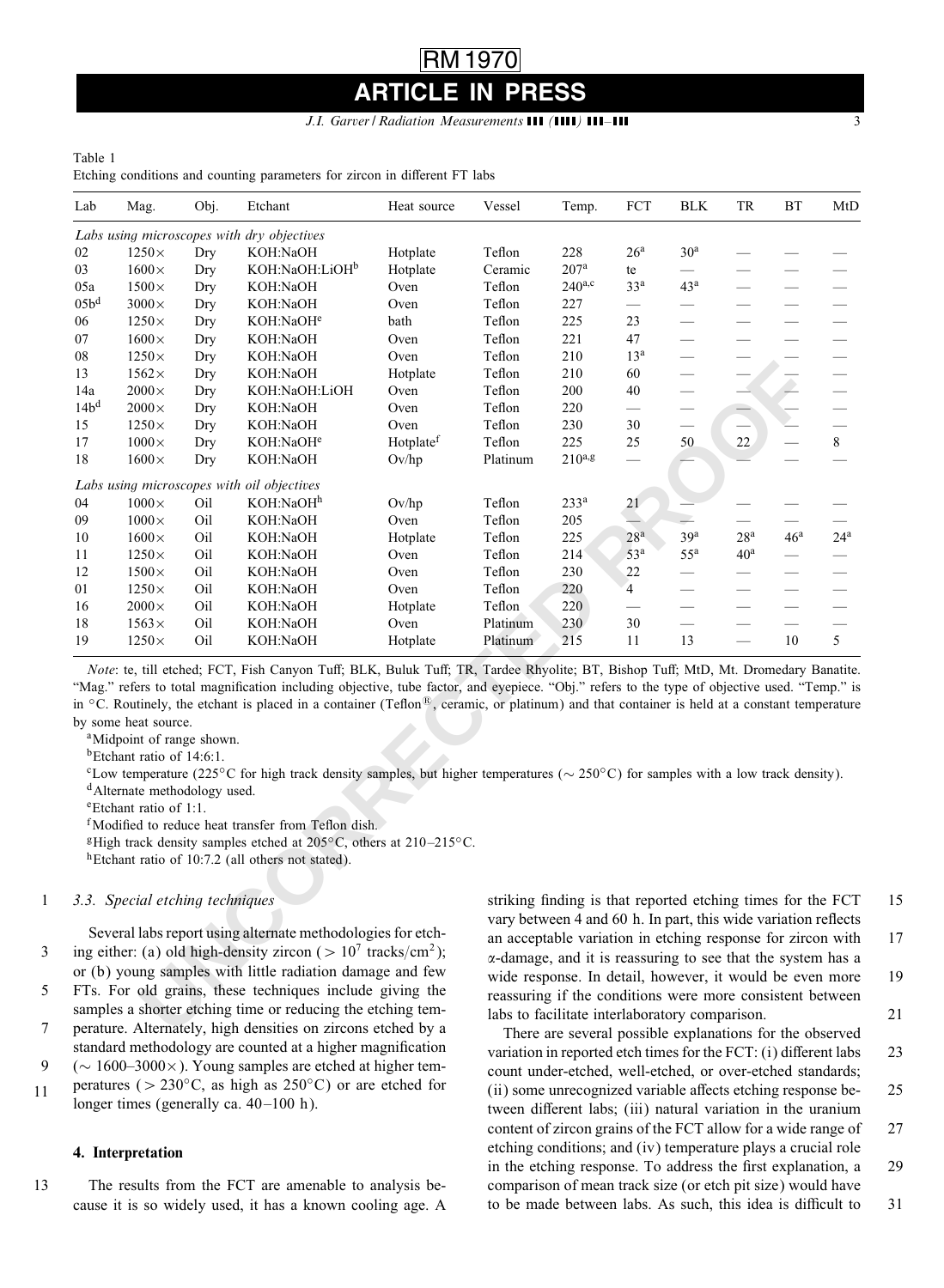## RM 1970 **PRESS**

4 *J.I. Garver / Radiation Measurements ( ) –*

<span id="page-3-0"></span>

Fig. 1. (a) Relationship between etching time and temperature for the etching of standards (see Table 1 for data). Additional data from Laboratories #1 and #2 (labeled) appear in Fig. 2. Symbols: Square—Buluk Tuff; circles—Fish Canyon Tuff; circle in circle—FCT data used for best-fit regression (also for (b)); circle with bar—KOH:NaOH mixed at a ratio of 1:1. (b) Arrhenius relationship of etch times for the FCT (onlysolid circles in (a) are plotted here).

Table 2 Papers with zircon procedures from in different FT labs (1984-1999)

|                |                                                       | 205<br>200        | Lithium                                                                                                                                                                                                                                                                                                                                                                                                                                                                                                                                                                                                                                                                                                                                                                           |          | 1.3        |                             |             |
|----------------|-------------------------------------------------------|-------------------|-----------------------------------------------------------------------------------------------------------------------------------------------------------------------------------------------------------------------------------------------------------------------------------------------------------------------------------------------------------------------------------------------------------------------------------------------------------------------------------------------------------------------------------------------------------------------------------------------------------------------------------------------------------------------------------------------------------------------------------------------------------------------------------|----------|------------|-----------------------------|-------------|
|                |                                                       | $\mathbf 0$<br>10 | 20<br>30<br>40<br>50                                                                                                                                                                                                                                                                                                                                                                                                                                                                                                                                                                                                                                                                                                                                                              | 60<br>70 | 1.2        | 1.8 1.9 2.0 2.1 2.2 2.3 2.4 |             |
|                | (a)                                                   |                   | Time (hr)                                                                                                                                                                                                                                                                                                                                                                                                                                                                                                                                                                                                                                                                                                                                                                         |          | (b)        | 1000/T°K                    |             |
|                | the FCT (only solid circles in (a) are plotted here). |                   | Fig. 1. (a) Relationship between etching time and temperature for the etching of standards (see Table 1 for data). Additional data from<br>Laboratories #1 and #2 (labeled) appear in Fig. 2. Symbols: Square—Buluk Tuff; circles—Fish Canyon Tuff; circle in circle—FCT data<br>used for best-fit regression (also for (b)); circle with bar—KOH:NaOH mixed at a ratio of 1:1. (b) Arrhenius relationship of etch times for                                                                                                                                                                                                                                                                                                                                                      |          |            |                             |             |
| Table 2        |                                                       |                   | Papers with zircon procedures from in different FT labs (1984-1999)                                                                                                                                                                                                                                                                                                                                                                                                                                                                                                                                                                                                                                                                                                               |          |            |                             |             |
| Paper          | Mag.                                                  | Obj.              | Etchant                                                                                                                                                                                                                                                                                                                                                                                                                                                                                                                                                                                                                                                                                                                                                                           | Etch     | Etch       | Total FT                    | Publication |
|                |                                                       |                   | composition                                                                                                                                                                                                                                                                                                                                                                                                                                                                                                                                                                                                                                                                                                                                                                       | temp.    | time       | age range                   | date        |
| $\mathbf{1}$   | $1250\times$                                          | Oil               | KOH:NaOH                                                                                                                                                                                                                                                                                                                                                                                                                                                                                                                                                                                                                                                                                                                                                                          | 210      | $36 - 72$  | $79 - 97$                   | 1989        |
| $\overline{c}$ | $1250\times$                                          | Dry               | KOH:NaOH                                                                                                                                                                                                                                                                                                                                                                                                                                                                                                                                                                                                                                                                                                                                                                          | 205      | $4 - 40$   | $3 - 50$                    | 1998        |
| 3              | $1000\times$                                          | Dry               | KOH:NaOH                                                                                                                                                                                                                                                                                                                                                                                                                                                                                                                                                                                                                                                                                                                                                                          | 225      | $20 - 30$  | $40 - 500$                  | 1996        |
| 4              | $1250\times$                                          | Oil               | KOH:NaOH                                                                                                                                                                                                                                                                                                                                                                                                                                                                                                                                                                                                                                                                                                                                                                          | 225      | $5 - 10$   | $20 - 80$                   | 1988        |
| 5              | $1250\times$                                          | Oil <sup>a</sup>  | KOH:NaOH                                                                                                                                                                                                                                                                                                                                                                                                                                                                                                                                                                                                                                                                                                                                                                          | 230      | $4 - 30$   | $60 - 300$                  | 1986        |
| 6              | $1500\times$                                          | Dry               | KOH:NaOH                                                                                                                                                                                                                                                                                                                                                                                                                                                                                                                                                                                                                                                                                                                                                                          | 220      | 18         | $20 - 30$                   | 1986        |
| 7              | $1250\times$                                          | Oil               | KOH:NaOH                                                                                                                                                                                                                                                                                                                                                                                                                                                                                                                                                                                                                                                                                                                                                                          | 220      | $6 - 12$   | $25 - 250$                  | 1994        |
| 8              | $0925\times$                                          | Dry               | KOH:NaOH                                                                                                                                                                                                                                                                                                                                                                                                                                                                                                                                                                                                                                                                                                                                                                          | 225      | $10 - 30b$ | $50 - 200$                  | 1993        |
| 9              | $1250\times$                                          | Oi <sup>1a</sup>  | KOH:NaOH                                                                                                                                                                                                                                                                                                                                                                                                                                                                                                                                                                                                                                                                                                                                                                          | 220      | $10 - 15$  | $20 - 30$                   | 1991        |
| 10             | $1250\times$                                          | Oil               | KOH:NaOH                                                                                                                                                                                                                                                                                                                                                                                                                                                                                                                                                                                                                                                                                                                                                                          | 225      | $15 - 25$  | $20 - 180$                  | 1994        |
| 11             | $1652\times$                                          | Dry               | KOH:NaOH                                                                                                                                                                                                                                                                                                                                                                                                                                                                                                                                                                                                                                                                                                                                                                          | 228      | $10 - 60$  | $10 - 1000$                 | 1999        |
| 12             | $1563\times$                                          | Oil               | KOH:NaOH                                                                                                                                                                                                                                                                                                                                                                                                                                                                                                                                                                                                                                                                                                                                                                          | 230      | $5 - 10$   | $100 - 600$                 | 1984        |
| 13             | $1250\times$                                          | Oila              | KOH:NaOH                                                                                                                                                                                                                                                                                                                                                                                                                                                                                                                                                                                                                                                                                                                                                                          | 230      | $8 - 20$   | $4 - 30$                    | 1986        |
| 14             | $1250\times$                                          | Oi1 <sup>a</sup>  | KOH:NaOH                                                                                                                                                                                                                                                                                                                                                                                                                                                                                                                                                                                                                                                                                                                                                                          | 225      | $6 - 10$   | $50 - 200$                  | 1994        |
|                | <sup>a</sup> Assumed optical configuration.           |                   | <i>Note:</i> Representative sample of papers only, many others exist. Note, however, that this list only includes those papers that give enough<br>information to fully reconstruct methodology: many were rejected from consideration because that lacked enough information. "Mag," refers<br>to total magnification including objective, tube factor, and eyepiece. "Obj." refers to the type of objective used (oil immersion lens or dry).<br>"Temp." is the etching temperature in °C. "Time" is the reported etch time for all samples (many samples lumped). "FT age range" is the<br>total range of reported FT ages in the paper, "Publication date" is the date of publication.<br><sup>b</sup> Multi-etch technique where samples were etched and counted repeatedly. |          |            |                             |             |

- 1 assess because track lengths or etch pit diameters are routinely measured in zircon. One possible outcome of count-
- 3 ing under-etched grains would be low  $\rho_s$  (spontaneous track
- density) and a resulting low  $\zeta$  value: for unknown samples, 5 under-etching results in calculated grain ages that are too young.
- 7 The second explanation would be that some unrecognized variable affects the etching process. There are a number

of lab-specific variations that might affect etching: (a) The 9 re-use or repeated use of etchant, which might progressively alter its composition and reduce effectiveness. It seems 11 likely from the author's experience that re-used etchant, especially after significant loss of grains from a previous 13 etch, is not as effective as a new, unused batch. Therefore, re-use of etchant would increase the etching time needed 15 for full track revelation. (b) The heating and cooling of a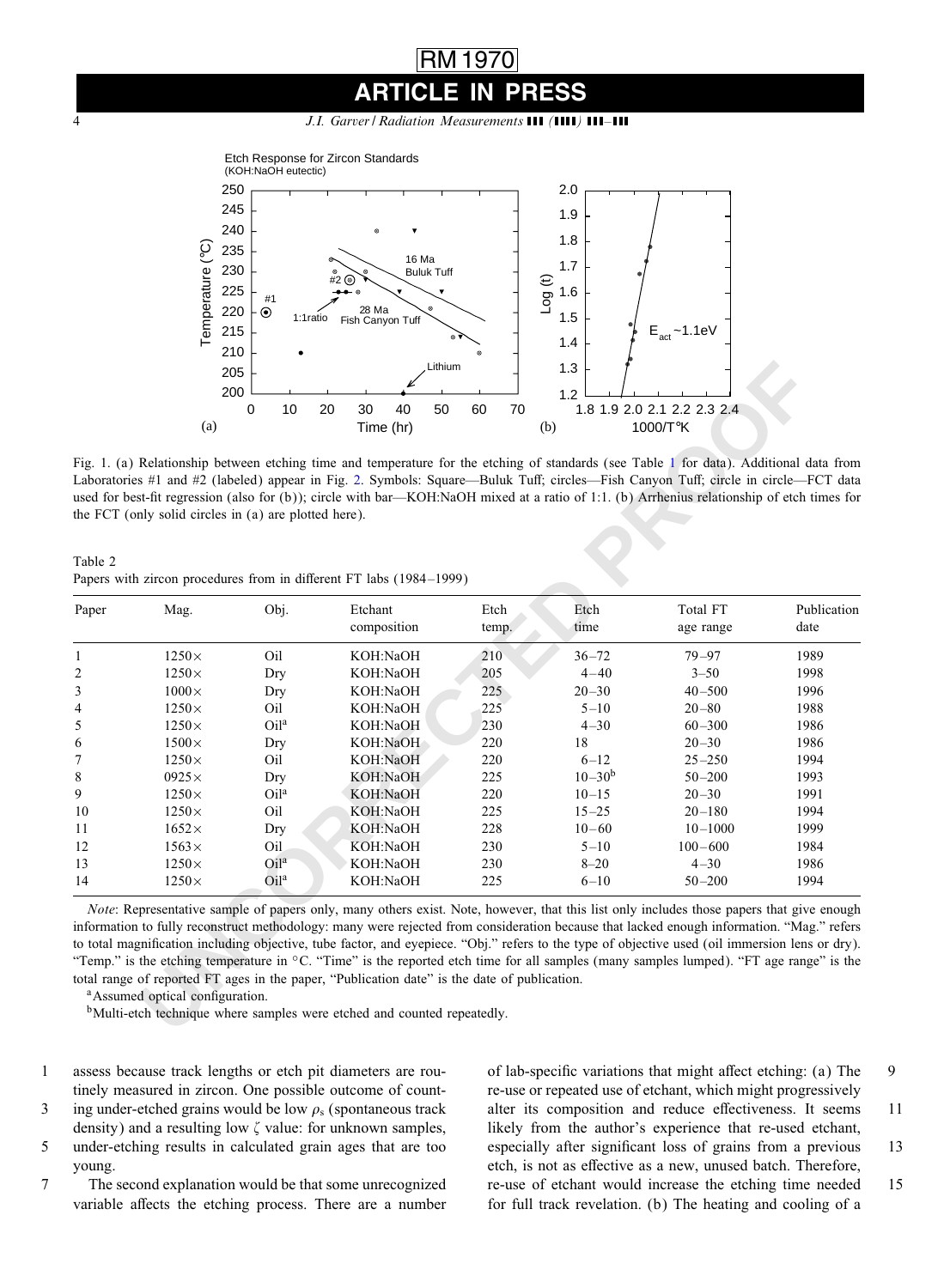*J.I. Garver | Radiation Measurements* **111 (1111) 111-111** 

<span id="page-4-0"></span>

Fig. 2. Relationship between uranium content and calculated age for the ∼ 28 Ma FCT age standard at Lab #1 and Lab #2 which use dramatically different etching times. Variation in ages about the accepted 28 Ma age of the sample is normal statistical variation. Symbols: squares—Lab #1, etched for 4 h; circles—Lab #2, etched for 24 h.

- 1 sample that is repeatedly removed from the etchant. Two labs indicate that etching time increases if the samples are
- 3 removed from the etchant repeatedly to assess track quality, so it seems that etching is more rapid if it is done without 5 interruption (see Hasebe et al., 1993). (c) Contaminants in

the etchant may significantly affect etching. This effect may 7 be especially important in the case of sulfides (esp. pyrite)

- that might be introduced to the etchant after having been 9 mounted in the Teflon $^{(8)}$  along with the zircons (Kowallis [et al., 1996\)](#page-6-0). To avoid possible contamination, some labs
- 11 hand pick zircon grains, remove pyrite with aqua regia (aka nitrohydrochloric acid), or use a short pre-etch to dissolve
- 13 impurities early in the etching cycle. It is also possible that tweezers used to remove the mounts from the molten 15 etchant mayintroduce trace metals such as iron.
- The third explanation is that all etching times (long, 17 intermediate, or short) are well suited to a subset of the overall population of grains. Because all the grains in the 19 FCT cooled at the same time, this possibility is dependent
- on the natural grain-to-grain variation in  $\alpha$ -damage, which is 21 mainly a function of uranium content  $(Th<sup>232</sup>$  has only a minor affect in  $\alpha$  production in an average zircon: Garver and
- 23 [Kamp, 2002\)](#page-6-0). Therefore, short etches would reveal tracks only in high-uranium grains, and long etches would reveal 25 fission tracks in low-uranium grains with many over-etched grains.
- 27 To address the issue of whether etch time captures a uranium-dependent subset of the population, data were 29 requested from two labs with very different standard etch times for the FCT (see Fig. 2, Table 3). Note that an-31 alysts from both labs have  $\zeta$  values within about 10% of each other which suggests that the result is well cal-

33 ibrated. As would be predicted if both analysts counted

properly etched tracks, the short etch reveals well-etched tracks in high-uranium grains and the longer etch captures 35 low-uranium grains (Table 3, Fig. 2). Because most labs appear to etch the FCT for  $20 + h$ , one could infer that the 37 population of grain ages counted by the FT community has a mean (more likelya median) of about 300 ppm. I am not 39 aware of any unbiased summary of uranium content in the FCT, but I would suggest that 300 ppm is probably near 41 the median, because when etching mounts, most analysts probably try to etch for the maximum number of countable 43 grains (see [Garver et al., 1999](#page-6-0) for a judiciallybiased summary). Schmitz and Bowring (2001) report U/Pb data with 45 a mean of 467 ppm for a number of zircon analyses (ca. 31, but some are multiple grains), but even these data are 47 biased because fractions were hand picked prior to analysis. For FT analysis, if most grains are  $\sim$  300 ppm, then 49 Lab  $#1$  captures only a small fraction of the total datable population. 51

**Example 1.1** and the search of the search of the search of the search of the search of the search of the search of the search of the search of the search of the search of the search of the search of the search of the sea An interesting outcome of such a comparison is that this inadvertent pre-selection of high-uranium grains at Lab #1 53 results in grains with about twice the single-grain precision (because of higher track density), and therefore, a higher 55 theoretical precision in calculated  $\zeta$  values. In this case, single-grain precision is about twice that of the longer etch 57 and average uranium content is about twice as high in the short etch (Table 3). However, the higher track density 59 may make counting more difficult due to significant track overlap. Another implication of this finding is that it might 61 not reallymatter how long one etches the FCT as long as the grain mount has enough grains in which tracks will be 63 developed by the target etching time. Nonetheless, if the preceding scenario is correct, the majority of grains would 65 be developed at temperatures between 220◦C and 230◦C with etching times of 20–30 h (for  $210-220\degree$ C the etching 67 time would be 40–65 h). It seems clear that a better understanding of the etching response of the FCT is needed. 69 Likewise, studies aimed at quantifying the spectrum of U content in the FCT, and other standards, would be very  $71$ useful.

The fourth explanation is that temperature fundamentally 73 affects the etching process and that variation in true effective temperature relative to the reported observed tempera- 75 ture is caused by: (a) repeated removal of the mount from the etchant, and (b) improper heat source calibration (i.e. 77 variation between set temperature and actual temperature of the etchant in either an oven or on a hotplate). The etching 79 response for the FCT at etching times  $> 20$  h suggests that as in most minerals, etching rate increases with temperature. 81 The data from this survey suggest that a  $10<sup>°</sup>C$  variation in temperature (between  $230^{\circ}$ C and  $220^{\circ}$ C) results in a differ- 83 ence in etching time of about a factor of two (see best-fit line in Fig. [1\)](#page-3-0). Therefore, subtle variation in a lab setup 85 may result in important differences in reported etching temperatures. It seems clear that further experiments aimed at 87 fully defining the etching response of the FCT under different temperature conditions are needed.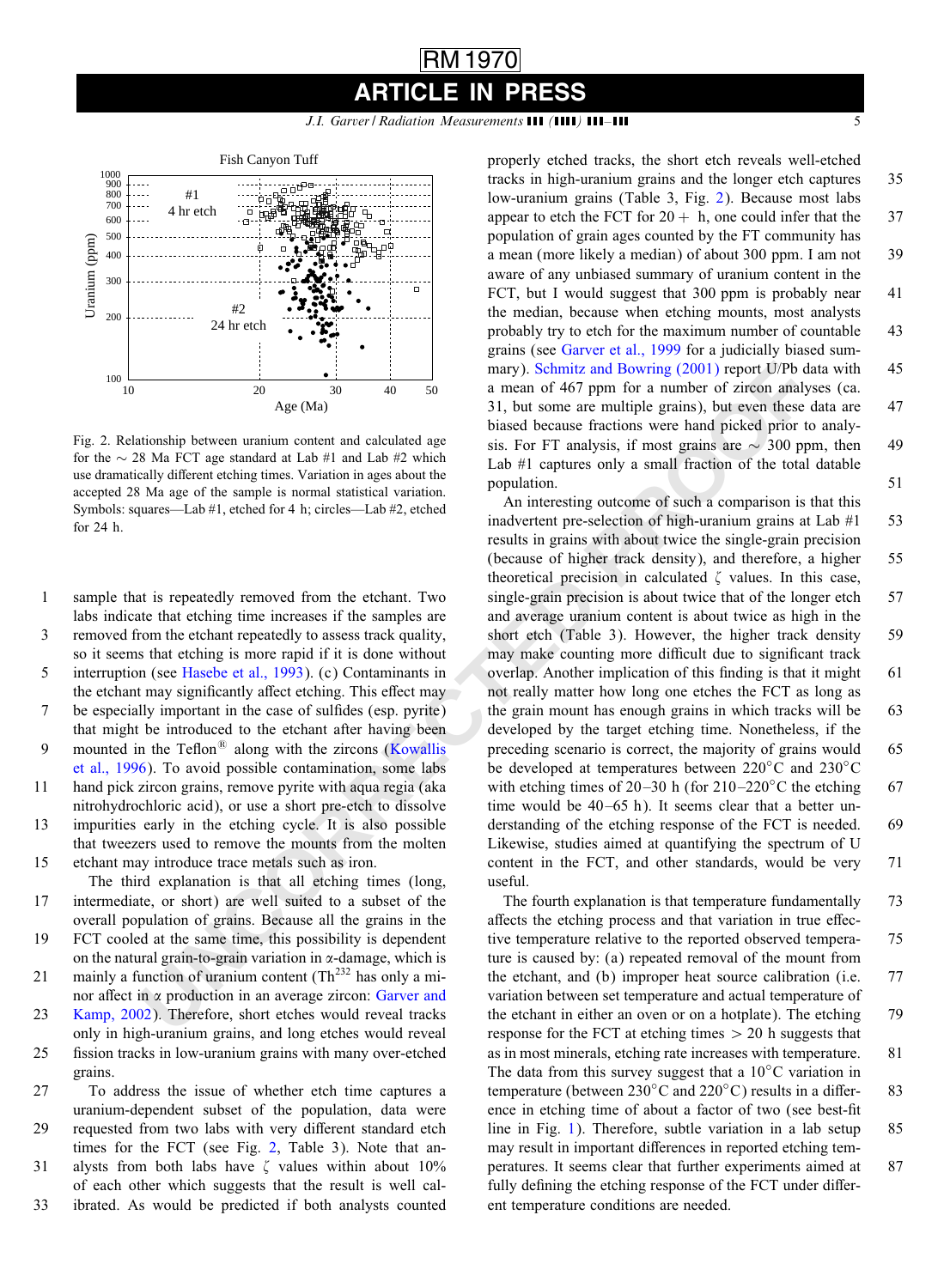*J.I. Garver | Radiation Measurements* **[1]** *(1111)* **111-111** 

### 5. Discussion

Trincipy analyze zircon due o problems associated<br>
in all directions.<br>
In track revelation, There is little hard evidence to<br>
it reads new complete the content of the content of the set interest and the state of the state At the outset of this paper, it was noted that with more 3 uniformity between labs, the FT community may be able to measure consistent, meaningful data from zircon. Is this in 5 fact a problem? In practice, we are not sure. The results of this survey might be interpreted as showing that there are 7 manyways to successfullyetch zircon. However, these data mayalso indicate that etching is problematic and therefore 9 ages are suspect. Anecdotal evidence suggests that a number of labs do have trouble in etching zircon, or just simply 11 do not routinely analyze zircon due to problems associated with proper track revelation. There is little hard evidence to 13 suggest that results are variable (or not variable) from lab to lab. In the past, researchers have participated in a voluntary 15 inter-laboratorycomparison of well-characterized samples (associated with the International Fission Track Conference, 17 which meets every 4 years). The last survey was done in 1992 [\(Miller et al., 1995\)](#page-6-0), but zircon has not been included 19 in this comparison since 1984 (Miller et al., 1985), and the FT community has not had an inter-laboratory comparison 21 since. In the1984 study, 18–20 analysts reported results for two samples of known age, one of which was the FCT. For 23 this sample, nearly 30% of the reported ages were outside  $2\sigma$  of the known age. Of these, 80% were ages that were 25 too young (possible reflecting under-etched grains, or poor track recognition). The authors note that these errors maybe 27 due to problems with: (1) sample preparation, (2) etching, (3) microscope setup including counting and track identifi-29 cation, and (4) other calibration issues (Miller et al., 1985). Despite careful attention to etch time and etch condi-31 tions, a typical mount will have grains that are under-etched, well-etched, and over-etched. Therefore, a crucial aspect 33 of the analysis of zircon is that the analyst selects properlyetched grains to count, and that all tracks are properly 35 identified. While this aspect of counting can be difficult to monitor, it is likely that practice and experience results in 37 consistent and meaningful data. This consistency is reflected in the fact that zeta values are similar (usually within  $10\%$ ) 39 from lab to lab and individual zeta values for a single analyst become more uniform with time (Hurford, 1998a, b). Most 41 analysts use a uniform criteria for selection of countable grains, which include counting onlygrains with: (1) surfaces 43 parallel to the crystallographic  $c$ -axis; (2) well-defined polishing scratches and tracks indicating a low bulk etch rate; 45 (3) well-etched tracks parallel to  $c$ -axis in grains with low track densities (see below) [\(Gleadow, 1981;](#page-6-0) [Hurford and](#page-6-0) 47 [Green, 1983\)](#page-6-0).

Grains with very low accumulated  $\alpha$ -damage have an 49 anisotropic etch response, which means that the bulk etching rate is different in different crystallographic orientations. The 51 slowest rate is parallel to the c-axis, so one needs to ensure that etching proceeds long enough to reveal tracks in this 53 orientation. For zircon, this problem is especiallyacute for grains with verylow track densities and correspondinglylow

55 -damage (grains with typical uranium concentrations less than 5 Ma or so have this problem). In practice, this means that tracks parallel to  $c$ -axis take two or three times as long  $57$ to etch as compared to tracks perpendicular to  $c$ -axis (see discussion in [Gleadow, 1981\)](#page-6-0). So, for those with anisotropic 59 etching, it is important to etch long enough to reveal tracks parallel to  $c$ -axis. However, in very young grains with few  $61$ or no tracks (typically only several million years old), this criteria becomes hard to follow and one needs to rely on 63 the a long etch and an assessment of polishing scratches. Greater and greater  $\alpha$ -damage leads to increasing isotropy 65 in zircon, and the bulk etching rate is more or less uniform in all directions. 67

#### 6. Conclusions

Most analysts experienced with FT dating zircon would 69 agree that there are a number of factors that determine if accurate ages are being produced from lab to lab. One fac- 71 tor maybe etch time, and another, perhaps more important, is the proper recognition of well-etched grains by the ana- 73 lyst. Despite the routine use of zircon for FT dating, standardization for etch time and etch conditions are lacking, 75 certainly in comparison to procedures for apatite. Variation in  $\alpha$ -damage and therefore the solubility of zircon causes  $77$ variations in etching times from sample to sample. As long as individual labs are well calibrated, there maynot be a 79 need for widespread adoption of etching conditions for certain standards. However, because etching time, temperature, 81 and etchant composition are so fundamental to the etching response of both standards and unknowns, it is critical that 83 these procedural data are clearly reported in publications.

As it seems clear that the FCT and the Buluk Tuff are the 85 primary means of calibration for the zircon FT system, a standardized etching procedure would be useful, especially, 87 as a number of new emerging labs tackle this issue. The following recommendation is based on the preceding dis- 89 cussion, the principle methodologyof operating labs, and the practicality of setting up new facilities:  $(1)$  Two age 91 standards should be used for age calibration, with the Fish Canyon Tuff and the Buluk Tuff as the primary candidates 93 (i.e. see Hurford, 1998a, b). (2) Clean, sulfide-free zircon separates should be embedded in PFA or FEP Teflon $\degree$  and 95 polished using standard procedures. (3) Etching should be done in covered  $Teflon^@$  dishes in well-calibrated ther- 97 mostatically controlled oven at  $228-230°C$ . (4) Under these conditions, the FCT should be etched for 28–30 h, 99 and the Buluk Tuff should be etched for  $30-34$  h in new, unused etchant. (5) Fission tracks should be counted be- 101 tween  $1000 \times$  and  $1600 \times$ , but the exact setup of objectives and the microscope seem to make little difference. 103

It seems clear that more work is needed to better address the etching response of zircon. The preceding discussion 105 involves grains with a rather narrow range of  $\alpha$ -damage, and clearly the objective is to date samples of unknown ages. 107 For most studies, samples with cooling ages less than 1 Ma